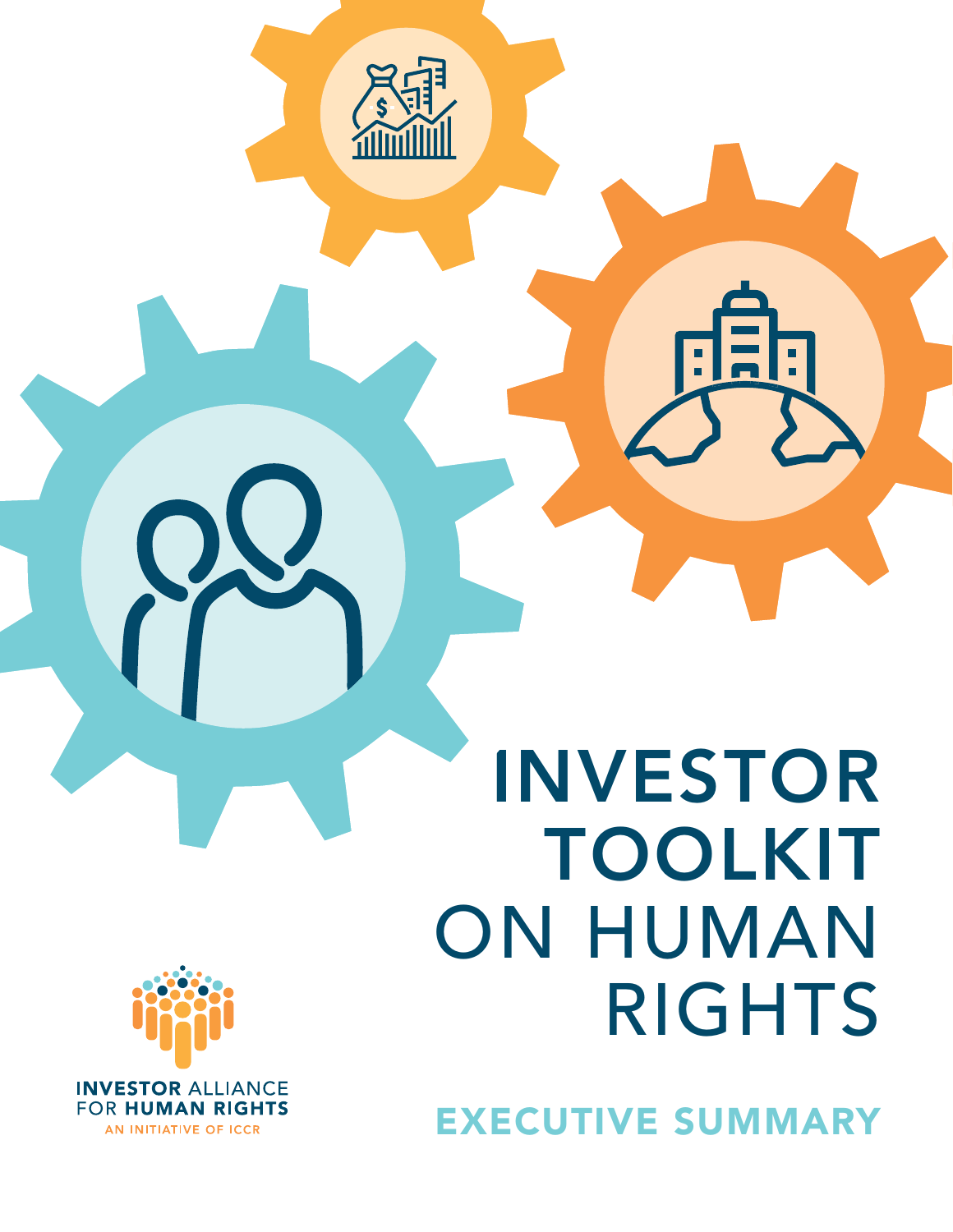#### ABOUT THE INVESTOR ALLIANCE FOR HUMAN RIGHTS

The [Investor Alliance for Human Rights](http://www.investorsforhumanrights.org) is a collective action platform for responsible investment that is grounded in respect for people's fundamental rights. It is a membership-based, non-profit initiative focusing on the [investor responsibility](https://investorsforhumanrights.org/investor-responsibility) to respect human rights, [corporate engagements](https://investorsforhumanrights.org/corporate-engagement) that drive responsible business conduct, and [standard-setting](https://investorsforhumanrights.org/standard-setting)  [activities](https://investorsforhumanrights.org/standard-setting) that push for robust business and human rights policies. The Investor Alliance for Human Rights is an initiative of the Interfaith Center on Corporate Responsibility (ICCR).

The Investor Alliance's [membership](https://investorsforhumanrights.org/members) is currently comprised of over 170 institutional investors, including asset management firms, trade union funds, public pension funds, foundations, endowments, faith-based organizations, and family funds. Members currently represent a total of over US\$4 trillion in assets under management and 19 countries. Along with civil society allies, [our team](https://investorsforhumanrights.org/staff) equips the investment community with expertise and opportunities to invest responsibly so as to avoid risk to both investments and the individuals and communities affected by them.

Visit our [website,](http://www.investorsforhumanrights.org) and follow us on [Twitter](https://twitter.com/InvestForRights) and [LinkedIn](https://www.linkedin.com/company/26206107/admin/).

©2020 Interfaith Center on Corporate Responsibility

#### New York, May 2020

Design by [Molly Conley](https://www.mollyconley.com/)

#### ACKNOWLEDGEMENTS

The Investor Alliance for Human Rights would like to extend appreciation to its funders for their instrumental support of this work, as well as to its many members, other investor contacts, and allies in the civil society community who provided valuable feedback and inputs into this work, including:

- $\rightarrow$  Barbara Bijelic, OECD
- $\rightarrow$  Benjamin Cokelet, Empower, LLC
- $\rightarrow$  Bettina Reinboth, PRI
- $\rightarrow$  Dan Neale, World Benchmarking Alliance
- $\rightarrow$  Dante Pesce, UN Working Group on Business and Human Rights / VINCULAR Center
- $\rightarrow$  Felicitas Weber, KnowTheChain / Business & Human Rights Resource Centre
- $\rightarrow$  Fredric Nyström, Öhman
- $\rightarrow$  James Cockayne, Head of Secretariat, Liechtenstein Initiative for Finance Against Slavery and Trafficking
- $\rightarrow$  Mary Beth Gallagher, Investor Advocates for Social Justice
- $\rightarrow$  Mauricio Lazala, Business & Human Rights Resource Centre
- $\rightarrow$  Michael Musuraca, Chairperson, Verite
- $\rightarrow$  NEI Investments
- $\rightarrow$  SDG Invest
- $\rightarrow$  ShareAction
- $\rightarrow$  The international business of Federated Hermes

#### AUTHORS

The *Investor Toolkit on Human Rights* was written by Sara Blackwell, Associate Director of the Investor Alliance, and Paloma Muñoz Quick, Director of the Investor Alliance, with contributions from Rebecca DeWinter-Schmitt of Human Analytics LLC and Sune Skadegård Thorsen and Tara Skadegård Thorsen of GLOBAL CSR.

*Disclaimers: The Investor Alliance for Human Rights does not endorse the various case studies highlighted throughout the Toolkit. Rather, it offers these examples as illustrative of promising practice in the area of investor respect for human rights. The Investor Alliance is also aware that*  responsible investment is a rapidly growing field and that a plethora of initiatives and guidance materials already exist in this space. This *Toolkit incorporates many of these existing efforts and resources so as to avoid duplication. However, unintended gaps and overlaps are certain to remain. The Investor Alliance offers this Toolkit as a starting point upon which further guidance, tools, and case studies can be further developed.*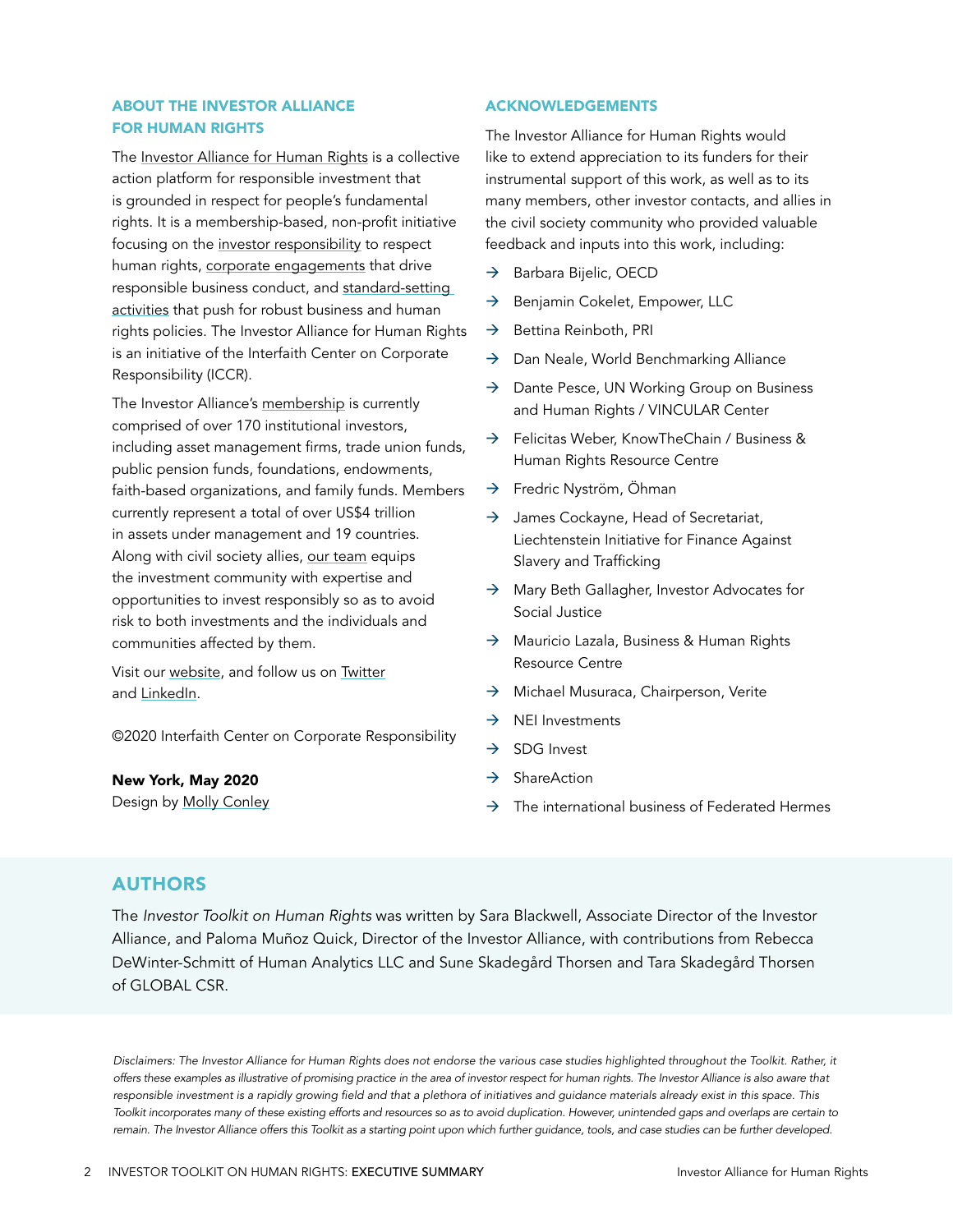## 1. INTRODUCTION: A CALL TO ACTION

Among countless severe consequences, the current international COVID-19 emergency has created a global financial crisis of a scale rarely encountered in modern history. Systemic economic and social inequalities across societies are being laid bare and exacerbated, and the precarious foundation that recent financial markets have relied upon is evident now more than ever. While business models and corporate cultures have in many ways contributed to the vulnerability of societies in responding to unprecedented situations such as the current pandemic, responsible companies are already experiencing the [positive effects of putting people first](https://papers.ssrn.com/sol3/papers.cfm?abstract_id=3578167).

In this globally challenging time, financial actors have a [tremendous opportunity](https://www.ft.com/content/bc988e0e-687c-4c72-98eb-ae2595e29bee) to support recovery and positively contribute to [new systems that embed respect for human rights](https://www.ft.com/content/b70835a4-d3c5-11e9-a0bd-ab8ec6435630) – what every individual is entitled to in order to live a life of fundamental welfare, dignity, and equality.

#### THE ROLE OF INSTITUTIONAL INVESTORS

By fueling economies, institutional investors in particular have a systemic influence over financial markets and the behavior of companies within them. Recognizing this, governments around the world are increasingly seeking to activate the resources and unique leverage of investors to drive sustainable economic development, calling on the investment system to help achieve the ambitious vision laid out by the [2030 Sustainable Development Agenda.](https://www.un.org/sustainabledevelopment/development-agenda/)

#### THE REGULATORY LANDSCAPE

The current situation comes as a new era of socially responsible and sustainable business has taken shape and continues to build momentum. A wave of legal requirements and normative expectations is impacting financial markets across the world, with responsible business regulations already in [place](https://www.business-humanrights.org/en/mandatory-due-diligence) or [quickly coming down the pike](https://responsiblebusinessconduct.eu/wp/2020/04/30/european-commission-promises-mandatory-due-diligence-legislation-in-2021/).

In particular, the European Union (EU) has taken on a global leadership role in redefining the roles and [responsibilities of institutional investors as financial actors](https://eur-lex.europa.eu/legal-content/EN/TXT/?uri=CELEX%3A52018PC0354) by seeking to embed environmental, social, and governance (ESG) considerations at the heart of the region's financial system. In 2019, the European Parliament and Council adopted a new set of rules requiring European investors to disclose the steps they [have taken to address the adverse impact of their investment decisions on people and the planet](https://www.business-humanrights.org/en/eu-commission-action-plan-on-sustainable-finance/). Under this regulation, which entered into force in December of 2019, EU member states will have until May 2021 to fully implement these rules, which will apply to all investment advisors who sell products in Europe and thereby cover all large investment advisers worldwide. Moreover, as of March 2020, the minimum safeguards under the [EU Taxonomy](https://ec.europa.eu/info/sites/info/files/business_economy_euro/banking_and_finance/documents/200309-sustainable-finance-teg-final-report-taxonomy_en.pdf) – which set performance thresholds under new legal obligations for European financial market participants – are based in internationally recognized human rights standards.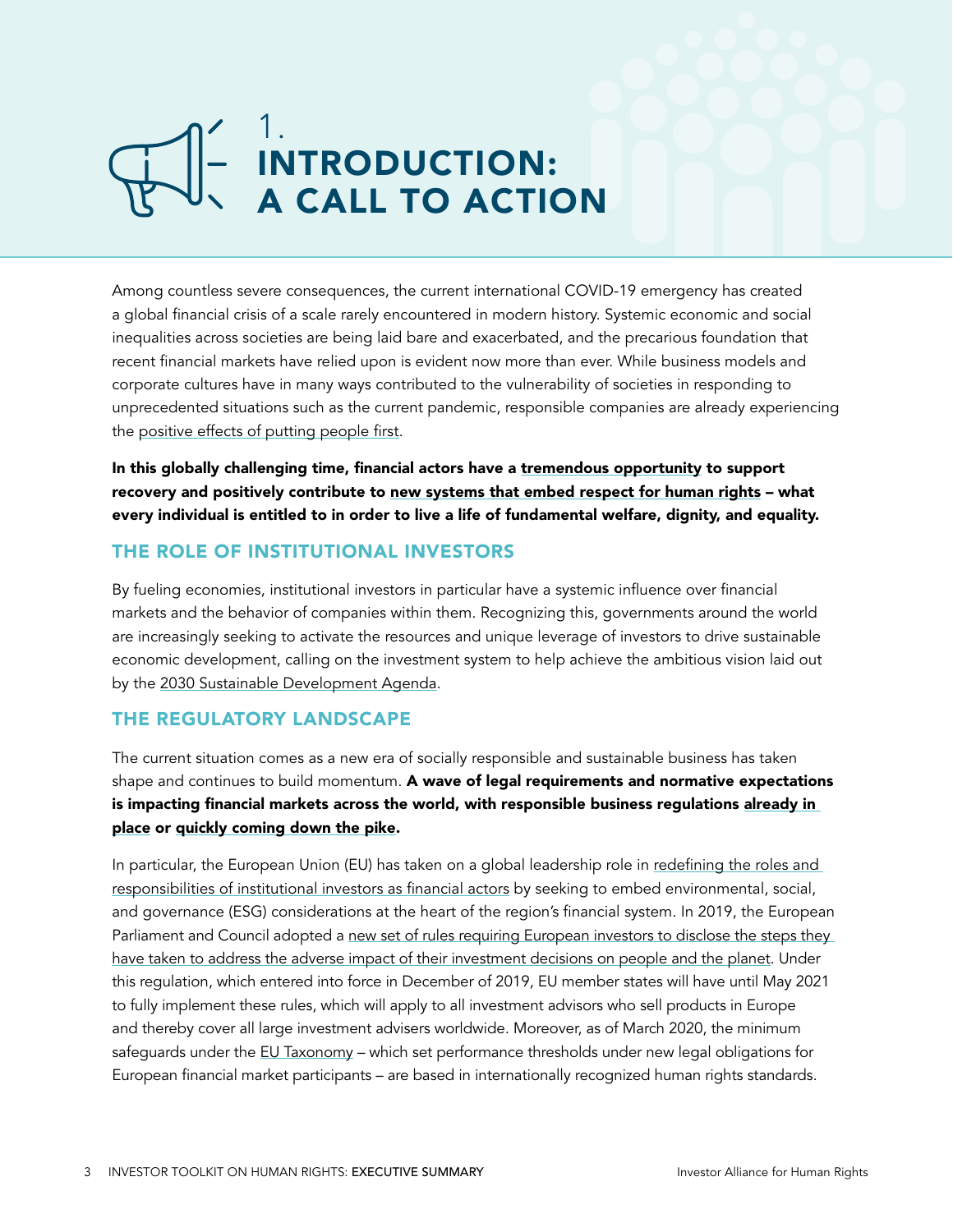#### THE BUSINESS CASE

Respect for human rights is [strongly associated](https://www.humanrights.dk/sites/humanrights.dk/files/media/migrated/final_human_rights_and_economic_growth_-_an_econometric_analysis.pdf) with value chain resilience and a stable business operating environment. In parallel, [investors are increasingly aware of and concerned](https://investorsforhumanrights.org/cross-sectoral/investors-over-us45-trillion-assets-call-out-leading-companies-over-human-rights) about the significant operational, financial, legal, and reputational risks portfolio companies might face when they fail to manage human rights risks. These business risks include potential project delays and cancellations, [lawsuits and other legal risks](https://www.jdsupra.com/legalnews/private-equity-funds-and-liability-for-67909/) such as noncompliance with emerging human rights-related regulations, [scrutiny from national-level grievance mechanisms such as OECD National Contact Points](https://mneguidelines.oecd.org/database/instances/nl0023.htm)  [\(NCPs\)](https://mneguidelines.oecd.org/database/instances/nl0023.htm), [significant fines](https://www.greenpeace.org/usa/news/resolute-to-pay-almost-1-million-dollars-to-greenpeace/), productivity and recruitment challenges, and negative press coverage. Investors also have [increasingly recognized fiduciary duties](https://www.unepfi.org/investment/fiduciary-duty/) to assess and act upon longer-term risks such as human rights risks in making and managing investments.

At the same time, investors are now more exposed to human rights risks than ever. This is a result of, for example, the rapid expansion of investment capital and shareholder corporate ownership structures in recent decades, the increasing globalization of business and investment accompanied by the expansion of investment value chains to contexts far from where investors are headquartered, and the rapid development of technology exposing individuals and societies to new and previously unforeseen risks.

#### THE CAPACITY CHALLENGE

In the midst of this context, a growing number of institutional investors are aiming to integrate environmental, social, and governance (ESG) factors into how they make and manage their investments across asset classes. Despite rapidly growing activity in the world of ESG investing, however, most investors do not have a mature understanding of how human rights are a necessary component of any responsible and financially sustainable investment strategy.

#### THE HUMAN RIGHTS FRAMEWORK

Institutional investors, as business actors, have a responsibility to respect human rights in line with the [UN Guiding Principles on Business in Human Rights.](https://www.ohchr.org/documents/publications/guidingprinciplesbusinesshr_en.pdf) Unanimously endorsed by the United Nations (UN) Human Rights Council in 2011, the UN Guiding Principles represent the authoritative global framework for addressing business impacts on human rights. The framework clarifies the respective duties and responsibilities of governments and businesses in tackling human rights risks related to business activities.

The responsibility to respect means that business enterprises are expected to formally commit to respect human rights, have in place human rights due diligence processes, and, where appropriate, ensure that victims of human rights abuses have access to remedy. This responsibility exists independently of whether or not governments fulfill their human rights obligations. Businesses should comply with national laws while at the same time seeking to honor the principles of internationally recognized human rights when faced with conflicting requirements.

The scope of this business responsibility extends to all internationally recognized human rights – understood, at a minimum, as those expressed in the [International Bill of Human Rights](https://www.ohchr.org/Documents/Publications/FactSheet2Rev.1en.pdf) and the [core conventions set out by the International Labor Organization \(ILO\)](https://www.ilo.org/asia/decentwork/dwcp/WCMS_143046/lang--en/index.htm).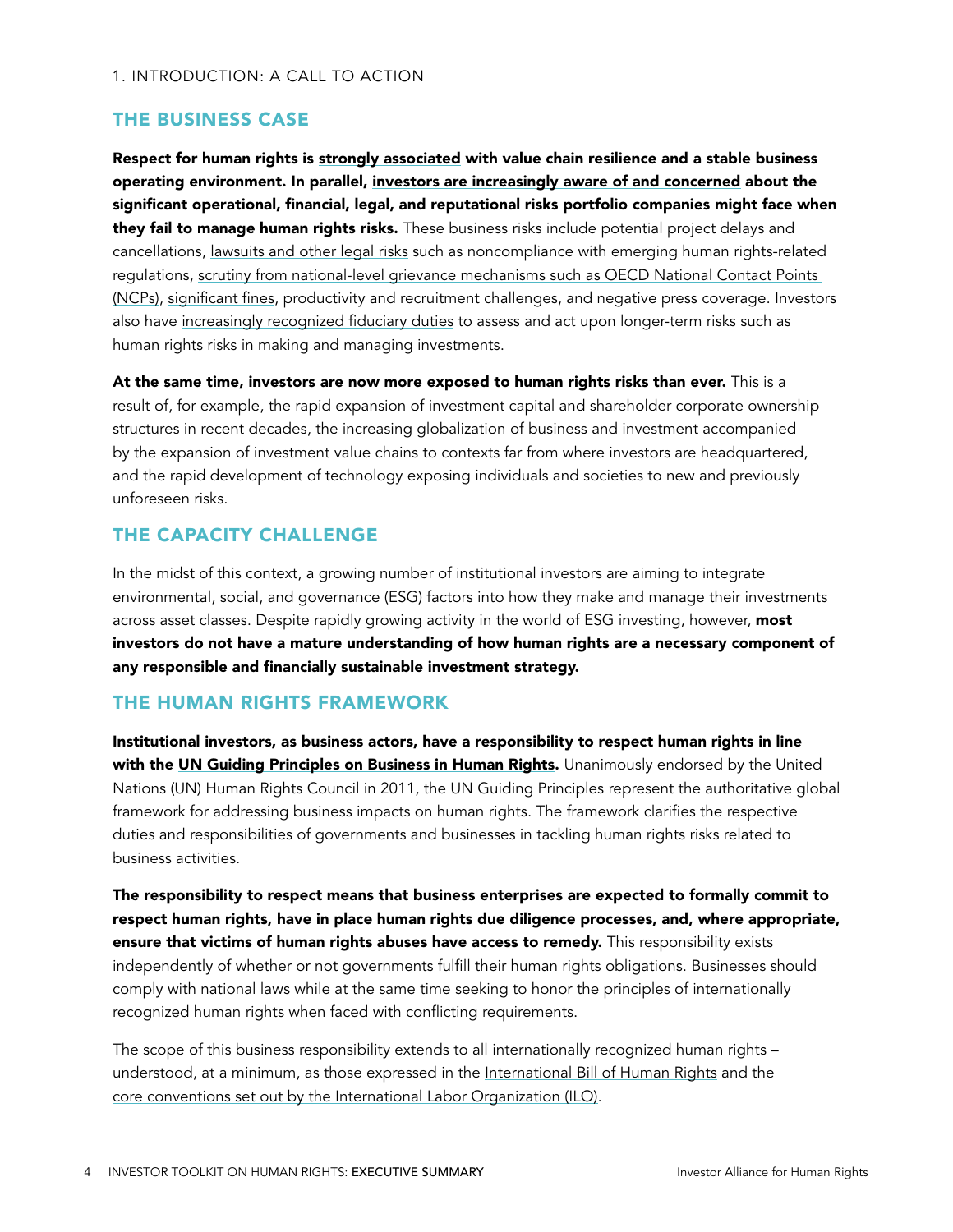#### 1. INTRODUCTION: A CALL TO ACTION

Since their adoption, the UN Guiding Principles have been integrated into global standards and initiatives relevant to business and human rights, including the [OECD Guidelines for Multinational](http://mneguidelines.oecd.org/guidelines/)  [Enterprises.](http://mneguidelines.oecd.org/guidelines/) In 2017, the OECD provided additional relevant guidance in *[Responsible Business Conduct](https://mneguidelines.oecd.org/RBC-for-Institutional-Investors.pdf)  [for Institutional Investors](https://mneguidelines.oecd.org/RBC-for-Institutional-Investors.pdf)*.

Institutional investors, even those with minority shares in a company, may be connected to adverse impacts on human rights caused by, contributed to, or linked to portfolio companies as a result of their ownership or management of stakes in those companies. Investors therefore need to know the risks to people connected with their investment activities and *show* how they take action to manage those risks.

A distinctive characteristic of institutional investors is that they often hold investments in a wide and diverse range of entities and asset types, often across many sectors and different regions. This increases the possibility that they may be connected to a wide range of human rights risks and impacts. In addition, as government-supported investors, [public pension funds](https://www.humanrightscolumbia.org/sites/default/files/bhr_pension_funds_2018.pdf) such as the [California Public](https://www.calpers.ca.gov/)  [Employees Retirement System \(CalPERS\)](https://www.calpers.ca.gov/) and the [Government Pension Investment Fund \(GPIF\) of Japan](https://www.gpif.go.jp/en/) have a heightened duty to ensure portfolio companies respect human rights, in line with UN Guiding Principle 4 on the "State-business nexus."

While investors, in most cases, are not responsible for directly addressing adverse impacts that portfolio companies are involved with, they are expected to consider risks throughout the investment lifecycle, including prior to investment decision-making, during investment decision-making, and throughout investment stewardship. They are also expected to use and maximize their leverage to facilitate and incentivize portfolio companies and other influential actors to prevent, mitigate, and where appropriate address harms.

#### THE CALL TO ACTION

Respect for human rights is no longer a 'nice-to-have' proposition for institutional investors. This is the moment that investors need to get the 'people part' of ESG right or risk missing the mark with disastrous consequences for people, sustainable development, and the sustainable finance movement as a whole.

The *Investor Toolkit on Human Rights* aims to increase investor capacity in meeting this call to action. Written for asset managers and asset owners, it guides investors in making and managing their investments in alignment with the [UN Guiding Principles on Business and Human Rights](https://www.ohchr.org/documents/publications/guidingprinciplesbusinesshr_en.pdf) – the globally agreed-upon minimum standard for all business actors, including investors, when it comes to integrating respect for human rights into business practices.

While most evidently relevant to the 'S' in ESG, the UN Guiding Principles provide a management system approach, replicated by the OECD, that can assist investors with systematically assessing and addressing a broad range of ESG risks and impacts. This approach allows investors to more appropriately focus on credible processes and outcomes rather than often impractical and inefficient 'issue-by-issue' or 'sector-by-sector' approaches.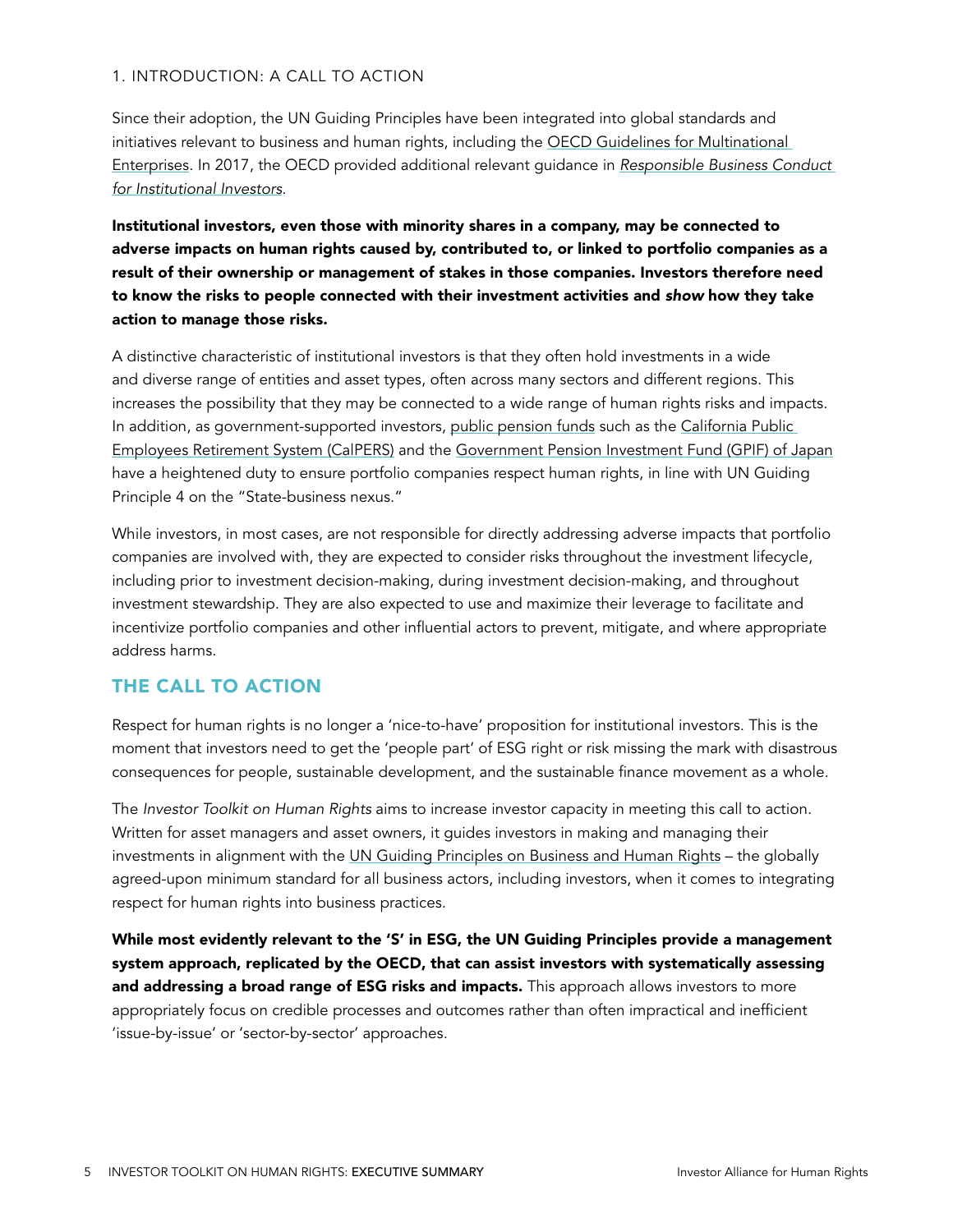By threading the UN Guiding Principles throughout ESG practices, investors are able to:

- $\rightarrow$  Ground ESG practices in a globally authoritative and credible reference point;
- $\rightarrow$  Facilitate comparability between investments based on consistent standards and benchmarks;
- $\rightarrow$  Scale up responsible business conduct globally; and
- $\rightarrow$  Enable proactive, rather than only reactive, approaches to managing human rights risks.

#### THE SCOPE OF THE INVESTOR TOOLKIT ON HUMAN RIGHTS

This Toolkit provides practical guidance for institutional investors in applying the UN Guiding Principles throughout their risk management systems to assess and address risks to people involved with their business, with a primary focus on investment activities. In doing so, the Toolkit breaks down each step in this human rights risk management approach, providing tools and case studies along the way. All tools are provided in the 'Toolkit Annex' for ease of reference.

#### The Toolkit targets two main audiences:

- $\rightarrow$  Asset owners, who have the legal ownership of assets, such as pension funds (for private, public, and third sector employees), insurance funds, sovereign wealth funds, churches, charities, foundations, family offices, multi-family offices, and providers; and
- $\rightarrow$  Asset managers, who act as investment agents on behalf of asset owner clients.

In order to focus its scope, the Toolkit is further tailored for ownership investments as opposed to lending investments. Ownership investment in a company entails investors owning a share or stake in a company, which is expected to increase in value over time but is not guaranteed, while company or project lending involves loan repayments and consequences for non-repayment. The scope of the Toolkit covers equity ownership investments in both public and private companies, as well as both active and passive investment strategies.

The Toolkit is primarily focused on minority shareholders with investments in public equities and limited partners (LPs) in private equities. At the same time, majority shareholders in public companies and general partners (GPs) in private companies will also benefit from much of the guidance, resources, and tools in the Toolkit.

Minority shareholdings represent the largest proportion of assets under management by institutional investors. In most cases, minority shareholders do not cause or contribute to human rights abuses, but rather are directly linked to actual or potential harms through investments. As such, the Toolkit focuses on situations where shareholders are directly linked to human rights risks through investment activities.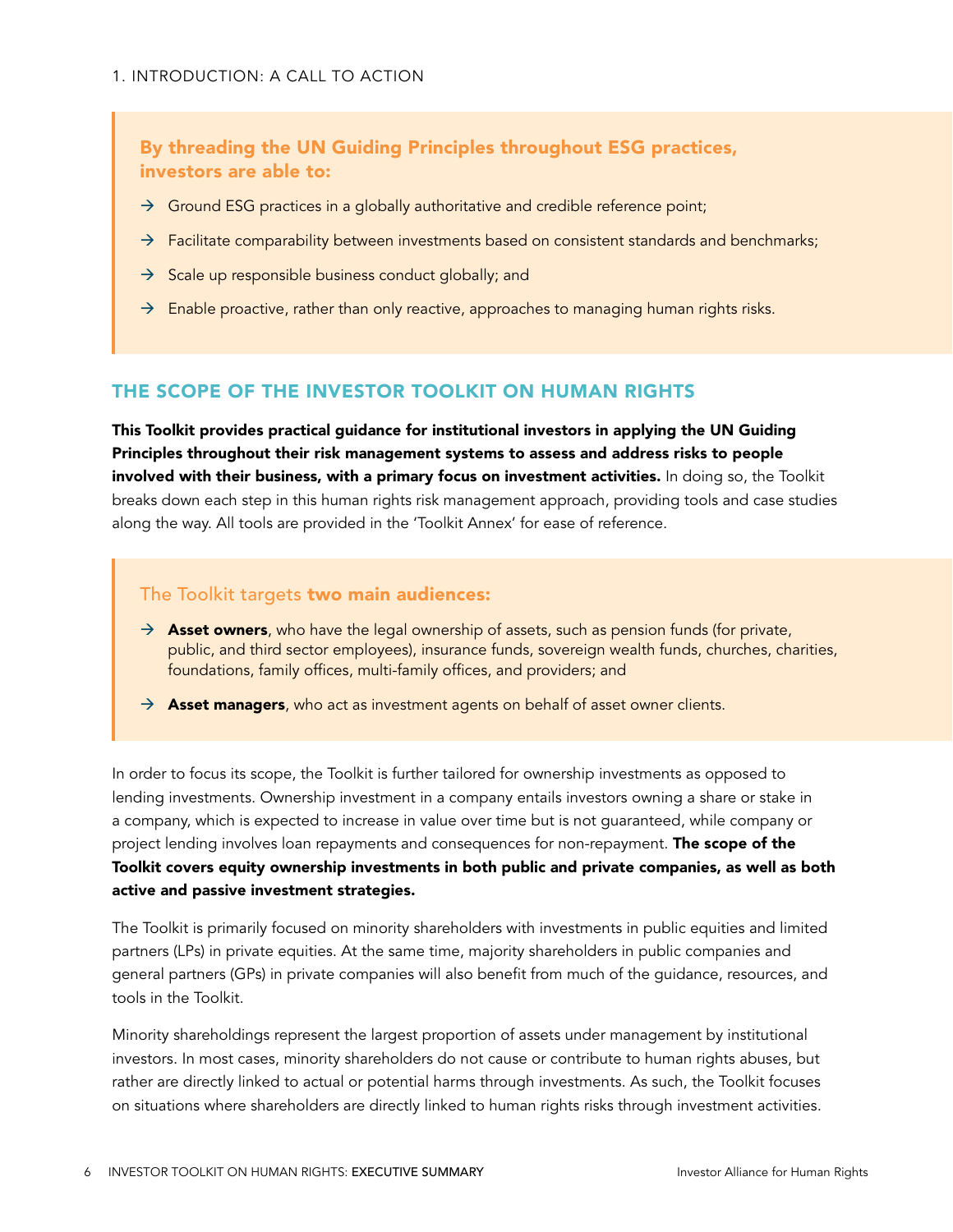

This Toolkit sets out the below framework to guide investor action on human rights at (1) the institutional level and (2) the investment level. The following sections and corresponding case studies and tools in the Toolkit Annex provide a menu of resources for institutional investors to engage with at each recommended step under these two overarching areas. The Toolkit aims to be comprehensive rather than prescriptive, meaning that investors should focus on where they might most practically advance their human rights work in the short-, medium-, and long-term rather than attempting to operationalize the entirety of the Toolkit at once.

#### PUTTING THE INVESTOR RESPONSIBILITY INTO PRACTICE

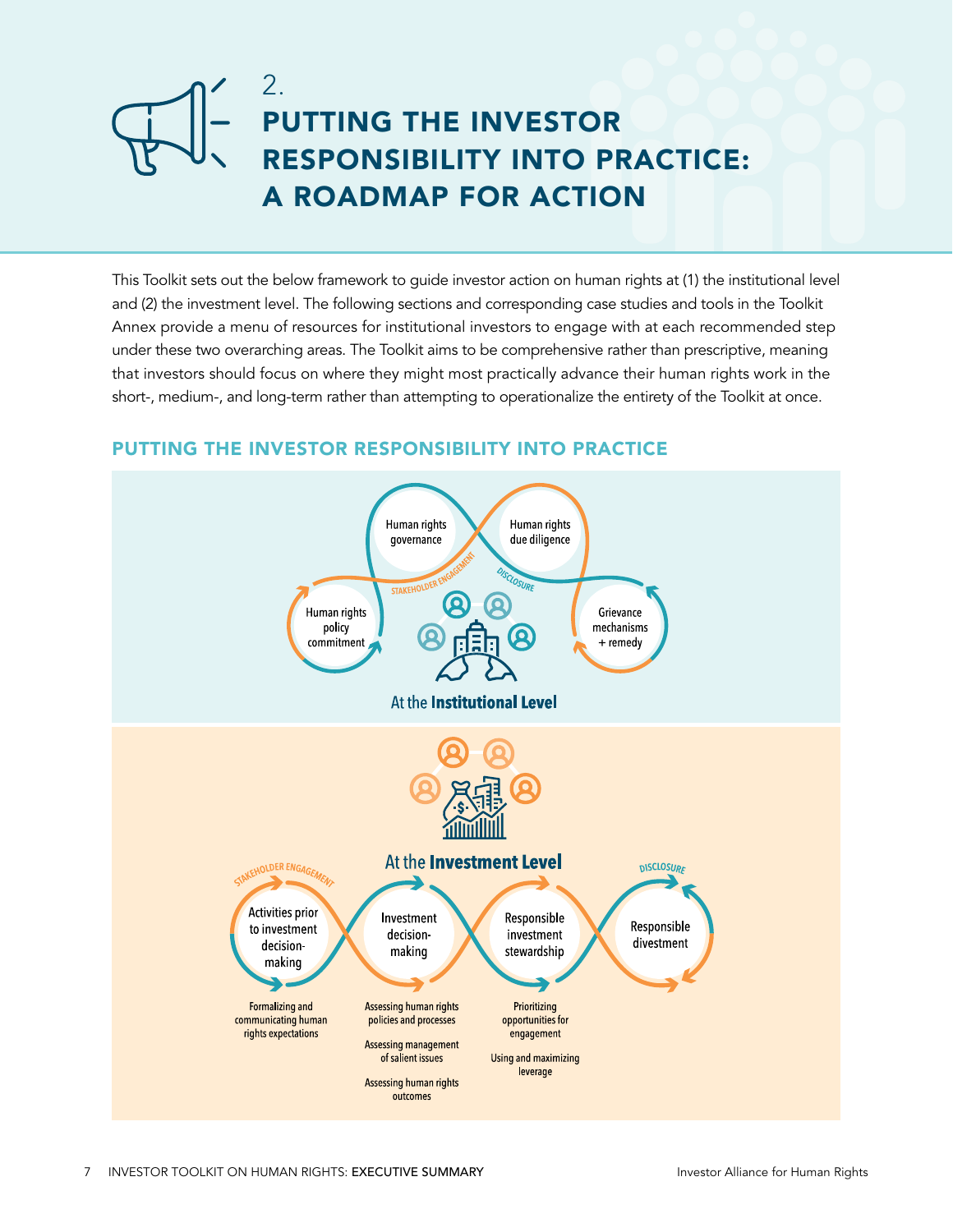## AT THE INSTITUTIONAL LEVEL

The UN Guiding Principles provide the basic elements of a proactive and credible human rights risk management process for asset owners and managers' operations and business relationships.

#### To meet their human rights expectations, all institutional investors should have in place:

- $\rightarrow$  A policy commitment to respect all internationally recognized human rights;
- $\rightarrow$  Human rights governance structures;
- $\rightarrow$  Human rights due diligence processes;
- $\rightarrow$  Effective grievance mechanisms enabling remediation of adverse impacts caused or contributed to; and
- $\rightarrow$  Comprehensive and meaningful human rights disclosure.

WHO'S INVOLVED?

#### Asset owners

- $\rightarrow$  Senior leadership
- $\rightarrow$  Investment decisionmakers
- $\rightarrow$  Engagement specialists
- $\rightarrow$  Asset manager relations
- $\rightarrow$  Communications
- $\rightarrow$  In-house portfolio management teams (where applicable)

#### Asset managers

- $\rightarrow$  Senior leadership
- $\rightarrow$  Portfolio managers
- $\rightarrow$  ESG risk management
- $\rightarrow$  Engagement specialists
- $\rightarrow$  Client relations
- $\rightarrow$  Communications

| <b>ACTION</b>                                             | <b>TOOLS</b>                                                                                                                           | <b>EXAMPLES</b>                                                |
|-----------------------------------------------------------|----------------------------------------------------------------------------------------------------------------------------------------|----------------------------------------------------------------|
| <b>HUMAN</b><br><b>RIGHTS POLICY</b><br><b>COMMITMENT</b> | Tool #1: Checklist for investor human<br>rights policy commitment<br>See Toolkit Annex, pp. 36-37                                      | AP2's Human Rights Policy<br>Statement                         |
| <b>HUMAN RIGHTS</b><br><b>GOVERNANCE</b>                  | Tool #2: Checklist for investor human<br>rights governance<br>See Toolkit Annex, p. 38                                                 |                                                                |
| <b>HUMAN RIGHTS</b><br><b>DUE DILIGENCE</b>               | Doing Business with Respect for Human Rights<br>European Commission's guide on human rights<br>for small and medium enterprises (SMEs) | See below for investment-<br>level due diligence examples      |
| <b>GRIEVANCE</b><br><b>MECHANISMS</b>                     | Doing Business with Respect for Human Rights                                                                                           | Not applicable given the<br>scope of the Investor Toolkit      |
| <b>HUMAN RIGHTS</b><br><b>DISCLOSURE</b>                  | <b>UN Guiding Principles Reporting Framework</b>                                                                                       | AP2's Human Rights Report<br>ABN AMRO's Human Rights<br>Report |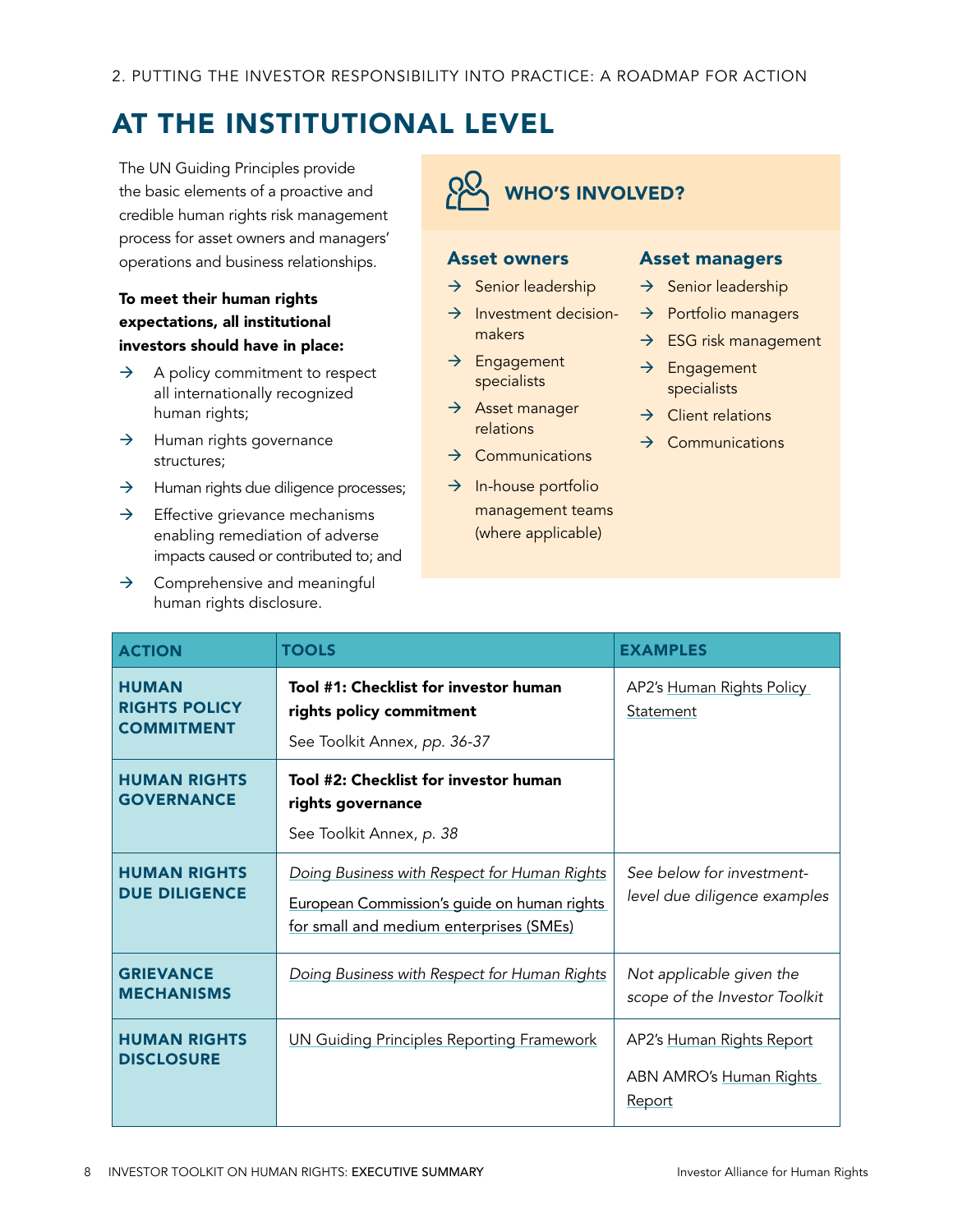### AT THE INVESTMENT LEVEL

In most cases, portfolio companies know their business contexts, relationships, and activities best. The role and responsibility of institutional investors is therefore to assess whether portfolio companies have robust and effective human rights policies, due diligence processes, and grievance mechanisms in place and take meaningful action based on those assessments.

Investors should embed this approach across the whole of the investment lifecycle, including in their activities prior to investment decision-making, in their investment WHO'S INVOLVED?

#### Asset owners

- $\rightarrow$  Investment decisionmakers
- $\rightarrow$  Engagement specialists
- $\rightarrow$  Asset manager relations
- $\rightarrow$  In-house portfolio management teams (where applicable)
- Asset managers
	- $\rightarrow$  Portfolio managers
	- $\rightarrow$  ESG risk management
	- $\rightarrow$  Research analysts
	- $\rightarrow$  Engagement specialists
	- $\rightarrow$  Client relations

decision-making, and throughout investment stewardship. The graphic on p. 7 illustrates the key steps in this human rights risk management system.

The following sections provide guidance, tools, and case studies to assist asset owners and managers in operationalizing their human rights commitments across their investments in both public and private companies, and across their active and passive investment strategies.

#### ACTIVITIES PRIOR TO INVESTMENT DECISION-MAKING

Investors should formally communicate their human rights expectations among all business relationships, including to potential portfolio companies, between asset owners and managers, and to other business relationships.

Asset owners and managers should publicly communicate their expectation that companies respect human rights and implement the UN Guiding Principles. For example, this can be done by communicating these expectations on institutional websites and during public speaking. Whenever possible, investor expectations should also be shared directly with companies, for example, at investor meetings where companies promote their shares.

Both asset owners and managers should put forward human rights expectations grounded in the UN Guiding Principles framework as the basis for responsible investment. In particular, asset owners should require from managers that assets are managed in line with the UN Guiding Principles and set out these requirements in relevant investment guidelines and policy statements, as outlined above. In reverse, asset managers should share with asset owners the expectations that they put forward to portfolio companies and incentivize positive collaboration with asset owners on implementation of the UN Guiding Principles. This may include communication from asset managers to asset owners in quarterly meetings about human rights criteria used in making and managing investments.

*continued on next page*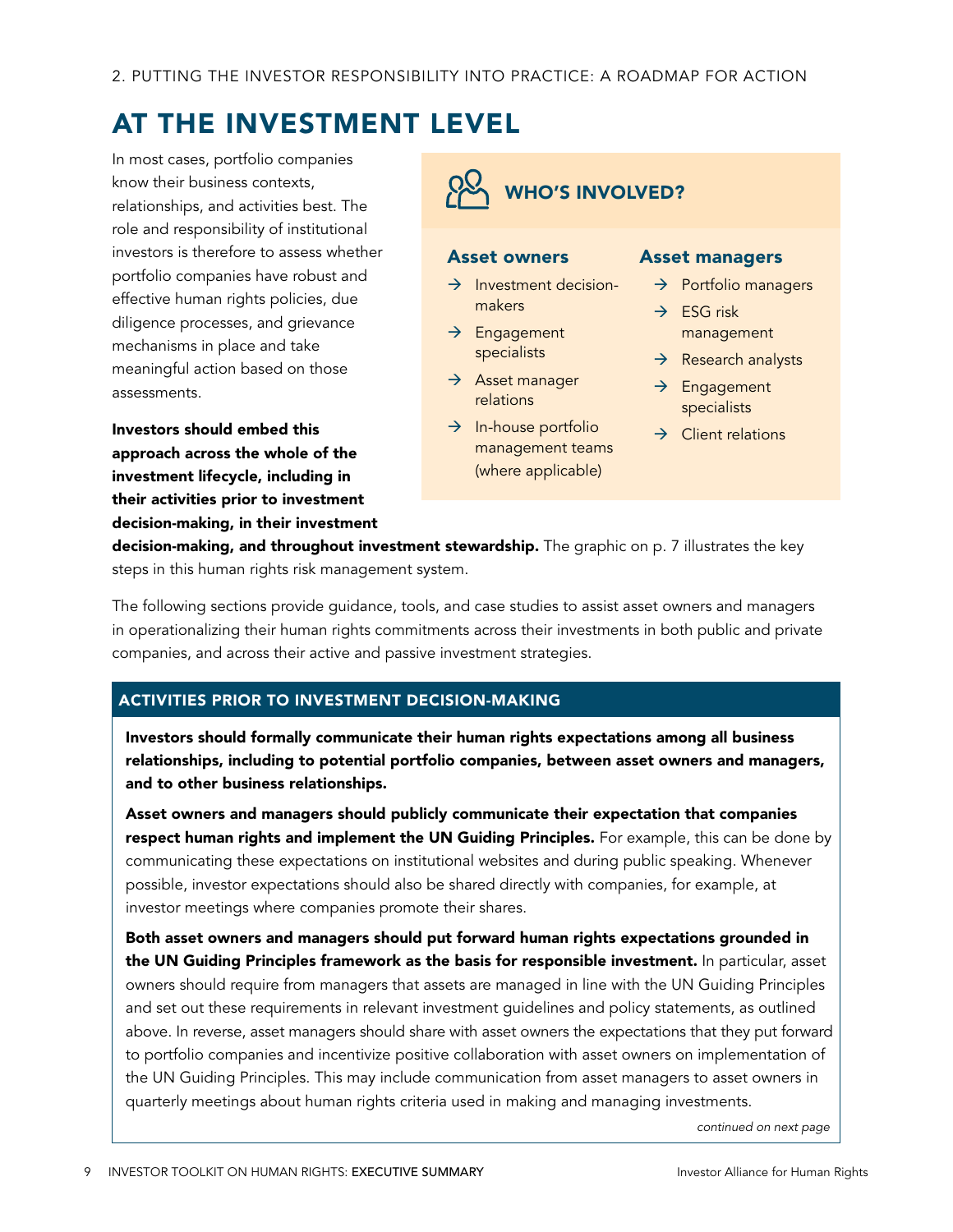A code of conduct can be used to supplement the above tools in order to further communicate an investor's human rights expectations to its other business relationships, such as ratings and rankings agencies, index fund providers (in the context of passive investment), from LPs to GPs (in the context of private equity), placement firms (in the context of private equity), research firms, consultants, and other service providers.

| <b>ACTION</b>                                                                                          | <b>TOOLS</b>                                                                     | <b>EXAMPLES</b>                                                                                                                                                                                                                                                                          |
|--------------------------------------------------------------------------------------------------------|----------------------------------------------------------------------------------|------------------------------------------------------------------------------------------------------------------------------------------------------------------------------------------------------------------------------------------------------------------------------------------|
| <b>FORMALIZING</b><br><b>AND</b><br><b>COMMUNICATING</b><br><b>HUMAN RIGHTS</b><br><b>EXPECTATIONS</b> | Tool #3: Asset owner questions for<br>asset managers<br>See Toolkit Annex, p. 39 | Norges Bank Investment Management<br>(NBIM)'s Human Rights Expectations<br><b>Towards Companies</b><br>Polaris Management A/S's Private<br><b>Equity Corporate Social Responsibility</b><br>Policy<br>Unitarian Universalist Association<br>(UUA)'s Investment Information<br>Memorandum |

#### INVESTMENT DECISION-MAKING

Human rights criteria should also be considered holistically throughout the investment decisionmaking process. This includes, but is not limited to, when an investor is deciding whether or not to invest in a company.

For asset owners, decisions around which asset managers and other business partners (such as research firms or consultants) to work with is part of the investment decision-making process and should therefore also incorporate human rights considerations. The same is true for asset managers in determining which business partners to work with, as well as in deciding which type of asset classes and fund structures to work with or design, and whether respect for human rights can be adequately incorporated into those investments.

While screening companies in sectors with known human rights risks or for companies operating in high-risk contexts may help ensure portfolios are free from some severe human rights harms, companies of all sectors and sizes and in all operating contexts may be connected to severe human rights impacts.

#### Investors should therefore go beyond traditional screening approaches to making investment decisions based on assessments of:

- $\rightarrow$  The quality of potential portfolio companies' human rights risk management policies and processes;
- $\rightarrow$  The quality of potential portfolio companies' management of salient and geographic risks; and
- $\rightarrow$  Potential portfolio companies' human rights outcomes.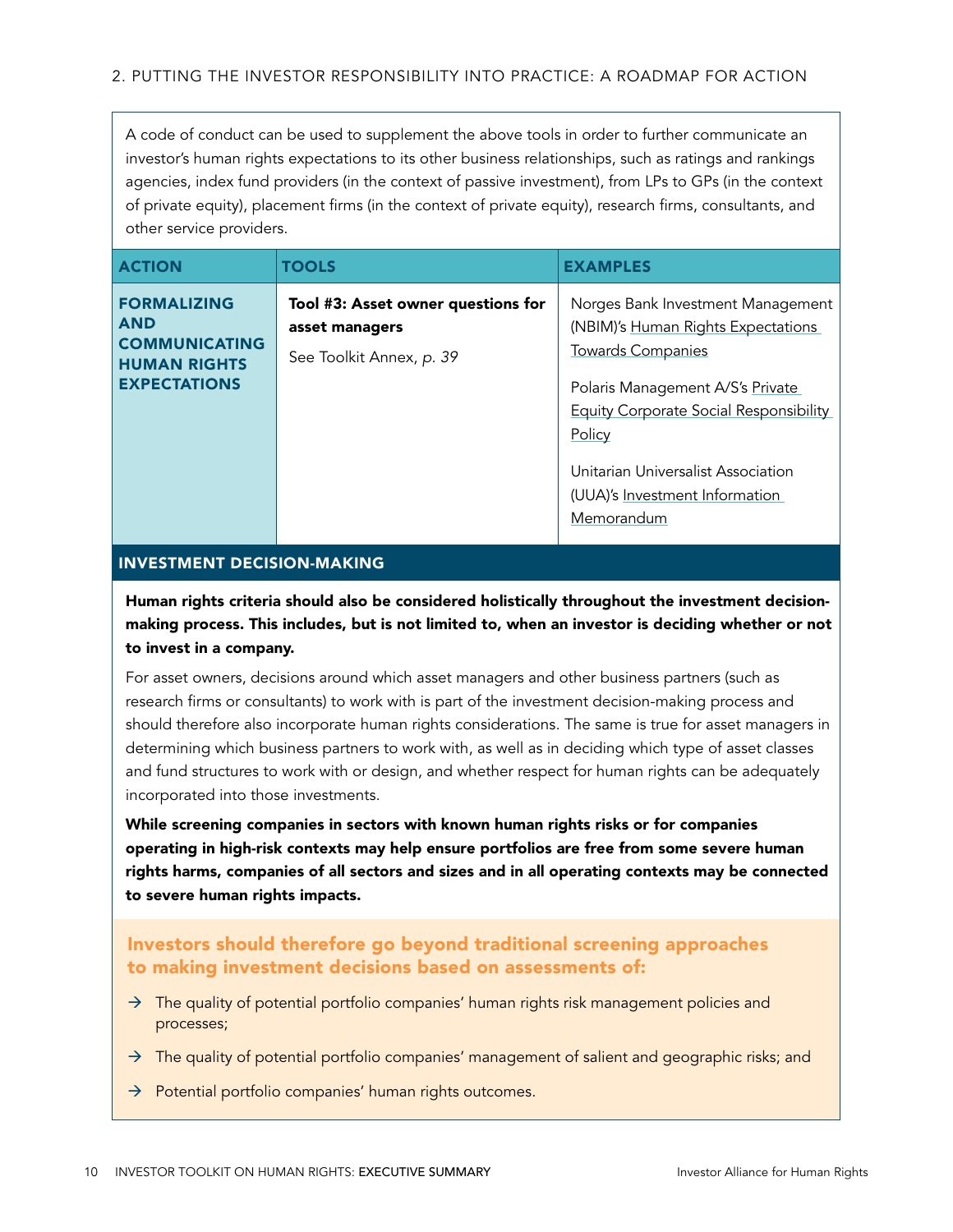#### 2. PUTTING THE INVESTOR RESPONSIBILITY INTO PRACTICE: A ROADMAP FOR ACTION

| <b>ACTION</b>                                                         | <b>TOOLS</b>                                                                                              | <b>EXAMPLES</b>                                                                                                                                                 |
|-----------------------------------------------------------------------|-----------------------------------------------------------------------------------------------------------|-----------------------------------------------------------------------------------------------------------------------------------------------------------------|
| <b>ASSESS HUMAN</b><br><b>RIGHTS POLICIES</b><br><b>AND PROCESSES</b> | <b>UN Guiding Principles Reporting</b><br>Framework<br><b>UN Guiding Principles Reporting</b><br>Database | Amundi's Human rights and<br>Businesses: How Can One Assess the<br>Corporate Responsibility to Protect<br>Human Rights?<br>Investor Alliance letter to 95 major |
|                                                                       | Corporate Human Rights Benchmark<br>(CHRB)<br><b>World Benchmarking Alliance</b>                          | multi-national companies asking<br>them to improve their performance<br>on the CHRB                                                                             |
|                                                                       | <b>Behind the Barcodes</b>                                                                                | SDG Invest's 2019 Impact Report                                                                                                                                 |
|                                                                       | <b>Behind the Brands</b>                                                                                  |                                                                                                                                                                 |
|                                                                       | BankTrack's Human Rights Benchmark                                                                        |                                                                                                                                                                 |
| <b>ASSESS</b><br><b>MANAGEMENT OF</b><br><b>SALIENT ISSUES</b>        | Investor Alliance ICT salient issue<br>briefings                                                          |                                                                                                                                                                 |
|                                                                       | Business & Human Rights Resource<br>Centre's investor briefing on<br>renewable energy                     |                                                                                                                                                                 |
|                                                                       | PRI's investor briefing on the apparel<br>industry                                                        |                                                                                                                                                                 |
|                                                                       | KnowTheChain                                                                                              |                                                                                                                                                                 |
|                                                                       | <b>Ranking Digital Rights</b>                                                                             |                                                                                                                                                                 |
|                                                                       | <b>Business &amp; Human Rights Resource</b><br>Centre's renewable energy benchmark                        |                                                                                                                                                                 |
|                                                                       | Business & Human Rights Resource<br>Centre's country portal                                               |                                                                                                                                                                 |
| <b>ASSESS</b><br><b>HUMAN RIGHTS</b><br><b>OUTCOMES</b>               | Shift's Valuing Respect Project                                                                           |                                                                                                                                                                 |
|                                                                       | <b>Business and Human Rights Resource</b><br>Centre's website and Weekly Update                           |                                                                                                                                                                 |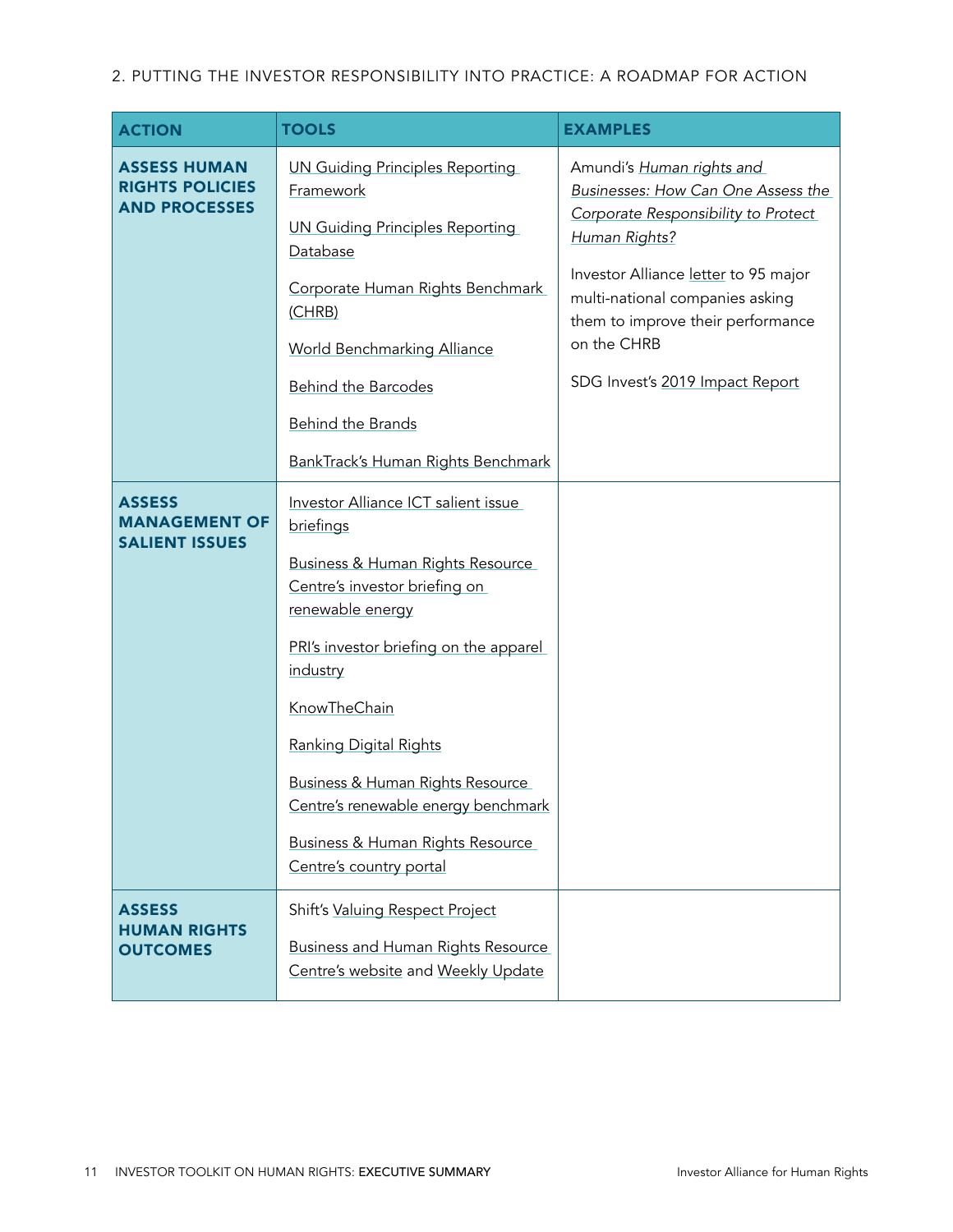#### RESPONSIBLE INVESTMENT STEWARDSHIP

Once invested, an institutional investor should embed respect for human rights throughout the stewardship stage of the investment lifecycle. This includes:

- $\rightarrow$  Prioritizing opportunities for engagement based on a human rights-based approach; and
- $\rightarrow$  Using and maximizing investor leverage to facilitate and incentivize respect for human rights.

Assessing and prioritizing risks in investment portfolios is therefore necessary and should be guided by the following considerations:

- $\rightarrow$  [Publicly available information](https://www.business-humanrights.org) suggests that there are significant gaps in the company's human rights policy and broader implementation of the UN Guiding Principles in corporate governance and risk management systems;
- $\rightarrow$  The company's [business model](https://valuingrespect.org/val-respect-focus-area/business-model-red-flags/), including its value proposition, value chain, and/or revenue model, poses heightened human rights risks;
- $\rightarrow$  The company has a known history of severe negative impacts on human rights which have a potential for recurring. Assessing severity is based on how grave the impact would be (scale), how widespread the impact would be (scope), and how hard it would be to put right the resulting harm (remediability);
- $\rightarrow$  Respect for people's dignity and fundamental rights is not reflected in [corporate culture;](https://valuingrespect.org/resource/rights-respecting-corporate-culture-cultural-norms-values-that-underpin-business-respect-for-human-rights/)
- $\rightarrow$  Company operations and/or the operations of business relationships are located in high-risk contexts, including countries with weak rule of law and conflict-affected areas; and
- $\rightarrow$  [Stakeholder input](https://valuingrespect.org/resource/stakeholder-voice-learning-from-affected-stakeholders-to-better-evaluate-program-effectiveness-and-outcomes/) from civil society, trade union representatives, human rights defenders, and affected rights-holders suggests that there are significant gaps in the company's human rights performance.

Once invested, investors should build and use their leverage to ensure portfolio companies fulfill their human rights expectations. Leverage is considered to exist where the investor has the ability to affect change in the behavior of a portfolio company connected to a harm. The responsibility of investors to effectively use leverage should not be seen as limited to screenings or direct engagement with portfolio companies.

The ability of an investor to effectively use its leverage to create change among portfolios companies is affected by a number of factors, including corporate ownership structures (e.g., whether a company is publicly held, privately owned, or primarily state-owned) and corporate governance rules. At the same time, large money managers and GPs in private equity are in especially strong positions to change business practices. Yet, seemingly simple uses of leverage such as influencing and working with peer investors, as well as posing meaningful questions to portfolio companies as a minority shareholder, can have powerful ripple effects across company functions, including senior leadership. Investors are therefore encouraged to resist underestimating their own leverage as this can pose a real risk to scaling respect for human rights.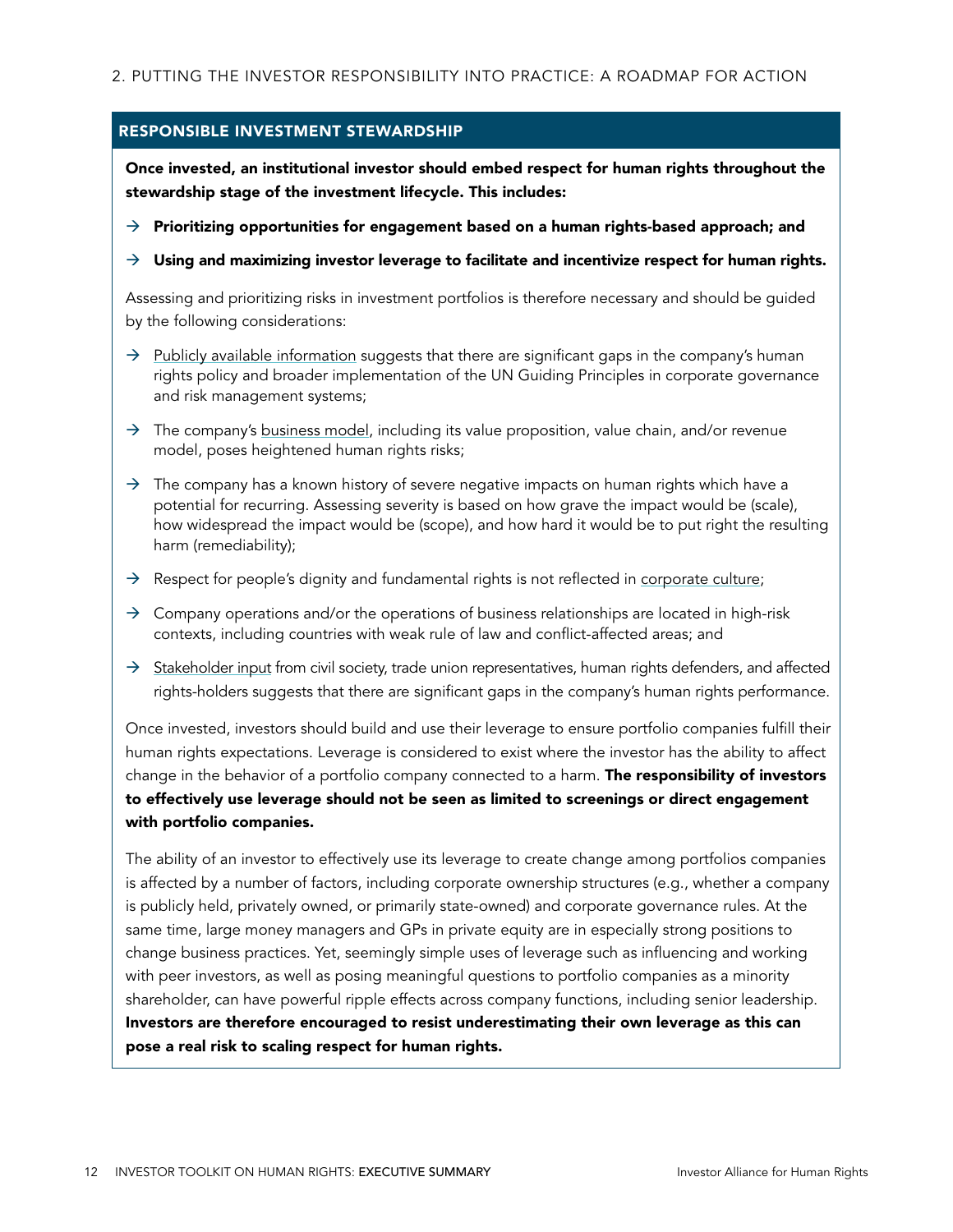2. PUTTING THE INVESTOR RESPONSIBILITY INTO PRACTICE: A ROADMAP FOR ACTION

| <b>ACTION</b>                                                                  | <b>TOOLS</b>                                                                                                                                                     | <b>EXAMPLES</b>                                                                                                                                                                                                                                                                                             |
|--------------------------------------------------------------------------------|------------------------------------------------------------------------------------------------------------------------------------------------------------------|-------------------------------------------------------------------------------------------------------------------------------------------------------------------------------------------------------------------------------------------------------------------------------------------------------------|
| <b>PRIORITIZING</b><br><b>OPPORTUNITIES</b><br><b>FOR</b><br><b>ENGAGEMENT</b> | Tool #4: Template Business and<br><b>Human Rights Company Profile</b><br>See Toolkit Annex, pp. 40-46                                                            |                                                                                                                                                                                                                                                                                                             |
|                                                                                | <b>Business and Human Rights Resource</b><br>Centre's website and Weekly Update<br>Shift's Valuing Respect Project                                               |                                                                                                                                                                                                                                                                                                             |
| <b>USING AND</b><br><b>MAXIMIZING</b><br><b>LEVERAGE</b>                       | Tool #5: Key Human Rights<br><b>Questions for Companies</b><br>See Toolkit Annex, pp. 47-49                                                                      | See full table of leverage examples<br>on pp. 29-32 of Toolkit<br>Domini Impact Investments LLC's                                                                                                                                                                                                           |
|                                                                                | Tool #6: Template human rights<br>resolutions<br>See Toolkit Annex, pp. 50-53<br>OECD guidance on responsible<br>business conduct for institutional<br>investors | <b>Proxy Voting Guidelines and</b><br>Procedures<br>Investor Alliance's series of briefings<br>for investors engaging with<br>Information and Communication<br>Technology (ICT) companies<br>Leverage Practice Matrix of the<br>Lichtenstein Financing against Slavery<br>and Trafficking (FAST) Initiative |

#### RESPONSIBLE DIVESTMENT

The UN Guiding Principles clarify that, in situations where an enterprise lacks the leverage to prevent or mitigate adverse impacts and is unable to increase its leverage, the enterprise should consider ending the relationship. The [OECD elaborates](https://mneguidelines.oecd.org/RBC-for-Institutional-Investors.pdf) on this point for investors by stating that, while divestment should in most cases be a last resort or reserved only for the most severe adverse impacts, divestment from a company may be an appropriate response after continuous failed attempts at mitigating the harm, where mitigation is unfeasible, or because of the severity of the adverse impact warrants it.

The OECD also provides the following factors for investors to consider when deciding if divestment is an appropriate response:

- $\rightarrow$  Investor's leverage over the company;
- $\rightarrow$  How crucial the relationship is to the investor;
- $\rightarrow$  The severity of the impact; and
- $\rightarrow$  Whether terminating the relationship with the company would result in adverse impacts.

*continued on next page*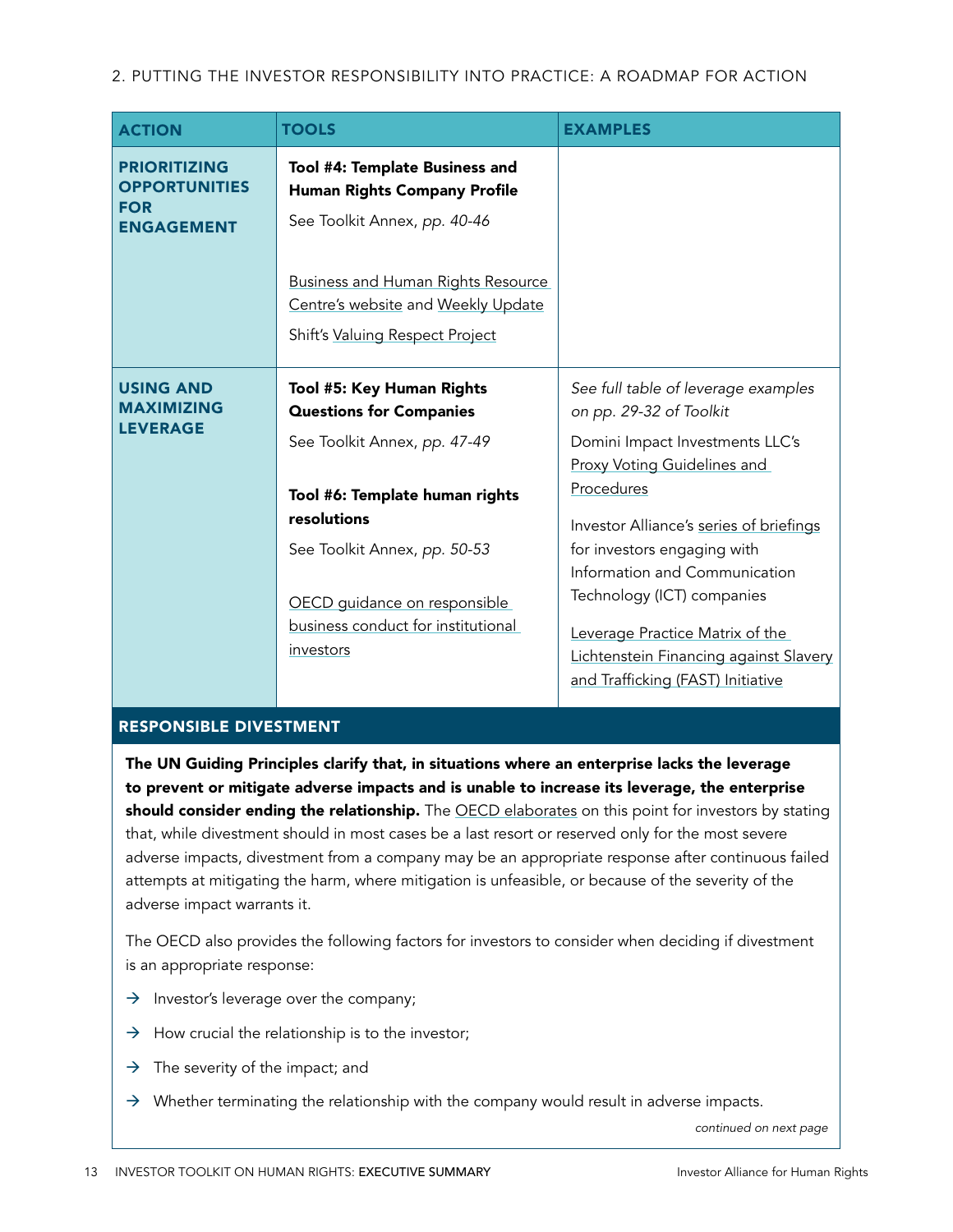Investors should also take into account and prioritize the desired outcomes of the most adversely affected stakeholders (i.e. affected communities) and what type of investor action they see as most meaningful.

Those who divest from a company are advised to issue a press release explaining why, thereby imposing greater pressure on the company and creating leverage for others who have not divested. This can take place either before or after divestment has been completed.

| <b>ACTION</b>                           | <b>TOOLS</b>                                                                    | <b>EXAMPLES</b>                                                                                                                |
|-----------------------------------------|---------------------------------------------------------------------------------|--------------------------------------------------------------------------------------------------------------------------------|
| <b>RESPONSIBLE</b><br><b>DIVESTMENT</b> | OECD guidance on responsible<br>business conduct for institutional<br>investors | Church of England divestment from<br>Vale SA<br><b>ATP divestment from Grupo Mexico</b><br>NBIM divestment from Alicorp S.A.A. |